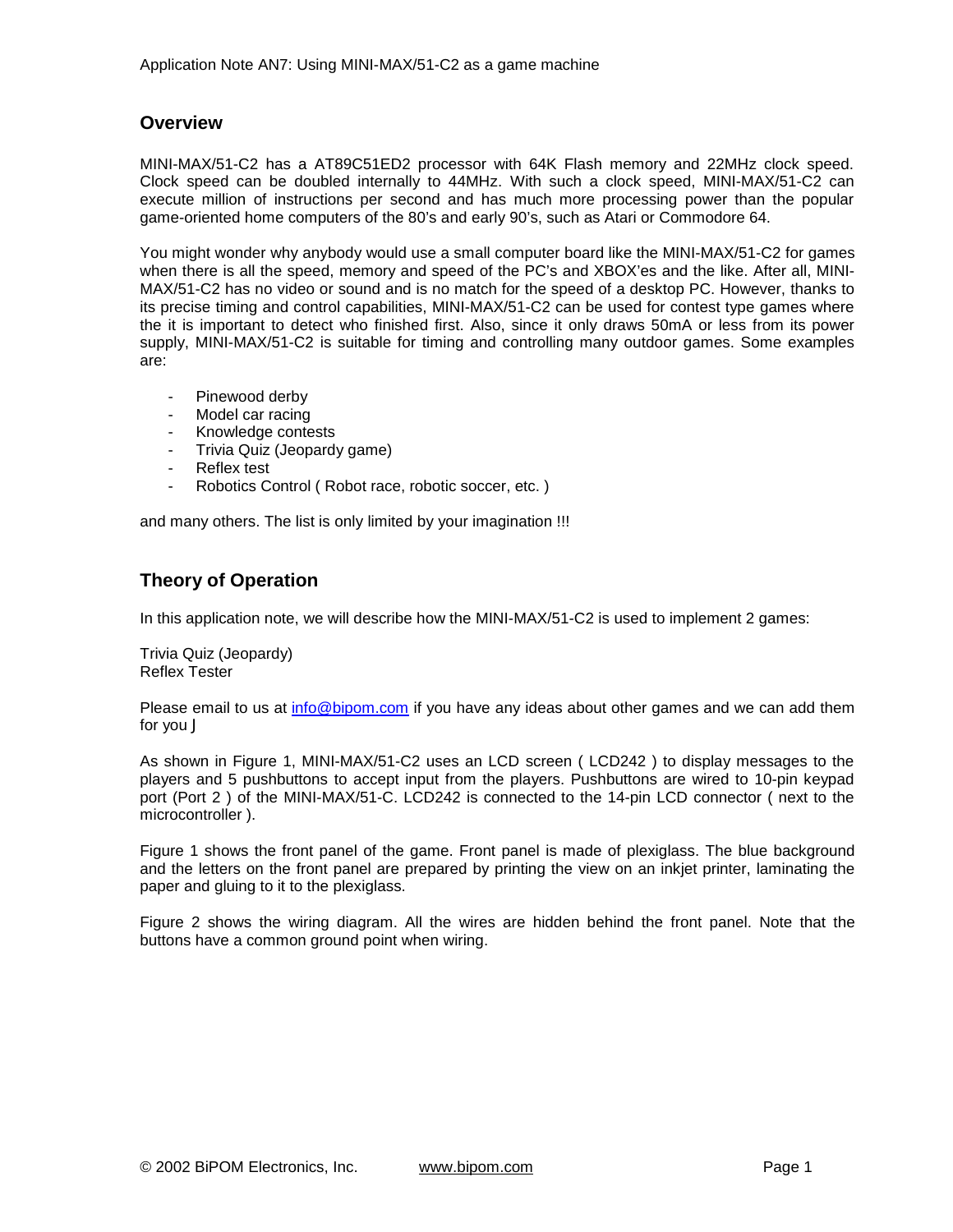





Figure 2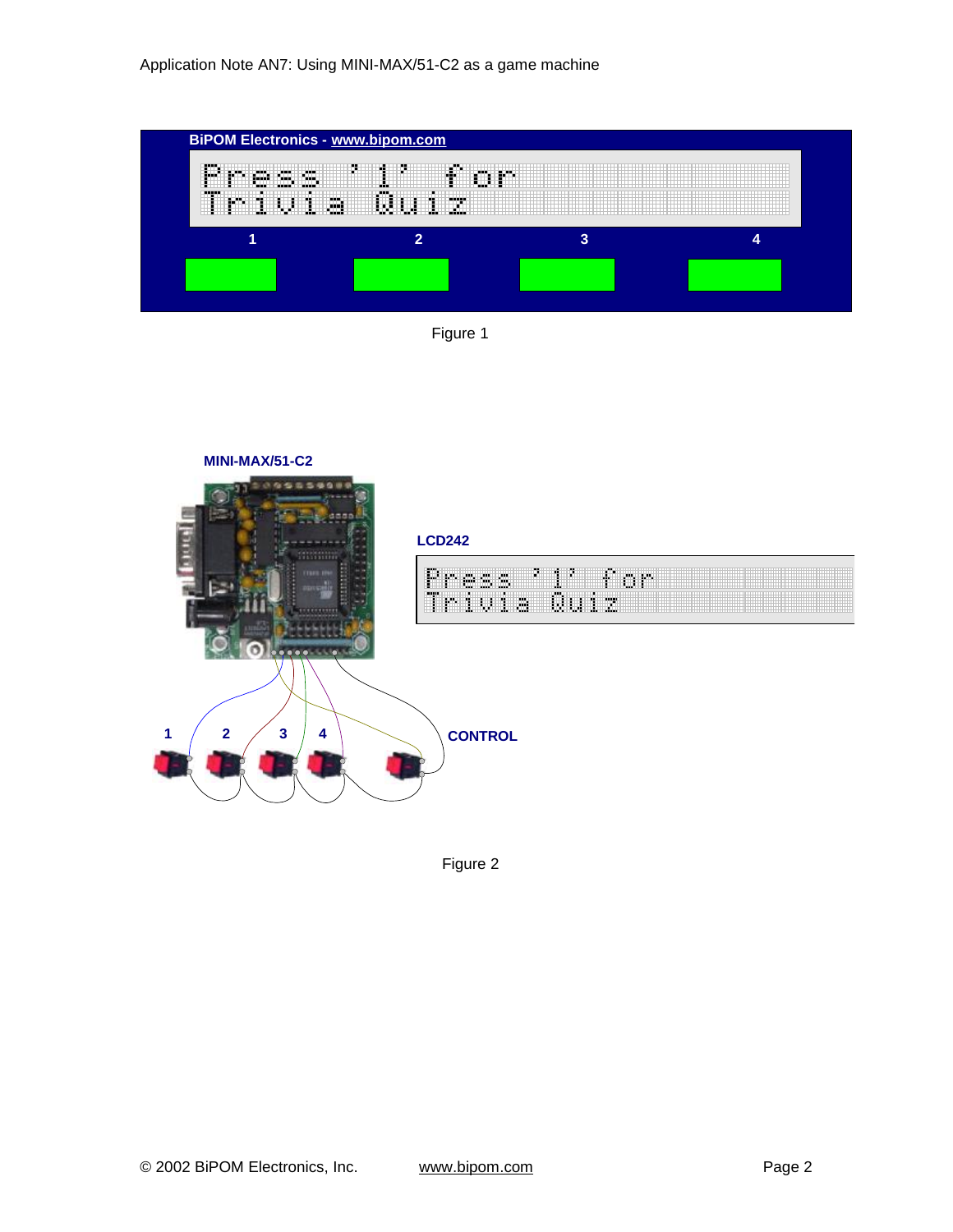When power is applied, the program displays a introduction message for the first time:

- o **Bipom Electronics**
- o **Mini-Max51-C** <delay>
- o **Button Application**
- o **Rev 1.0"** <delay>

This is followed by Main Menu scrolling through selections w/ some delay in between and checking the buttons for selection entry like:

- o **Press '1' for**
- o **Trivia Quiz** <delay 2 seconds >
- o **Press '2' for**
- o **Reflex Test** <delay 2 seconds>
- o … (later on other selections can be added with other revisions)

Pressing '1' takes you to Trivia Quiz where:

- A question is displayed on LCD and the hardware timer starts counting. Also at the bottom right corner of the LCD (row 2 column 24) controller displays countdown from 9 to 0 changing every second giving the players max 10 seconds to guess the answer. Example:
	- o **What's the capital**
	- o **of Argentina? 9**
	- o <1 sec delay>
	- o **What's the capital**
	- o **of Argentina? 8**
	- o …(and so on)
- During the countdown if any player(s) hits the button(s), question on the LCD is erased and first, if any second, third and fourth players and their time is displayed on the LCD like:
	- o **PL: 3 1**
	- o **TM(ms): 830 965**
	- $\circ$  (and then maybe two late hits)<br> $\circ$  PL: 3
	- o **PL: 3 1 4 2**
	- o **TM(ms): 830 965 2380 4500**
- Pressing the Control button once displays the correct answer to the question:
	- o **Answer: Buenos Aires**
- If no player hits the buttons, at the end of the countdown LCD automatically displays:
	- o **No Buttons Pressed**
	- o **Answer: Buenos Aires**
- Pressing the Control button once again takes it to the next question, and so on:
	- o **What's the name**
	- o **of 9th planet? 9**
	- o <1 sec delay>
	- o **What's the name**
	- o **of 9th planet? 8**

 $\Omega$ 

Pressing and holding the Control button takes it back to the Main Menu.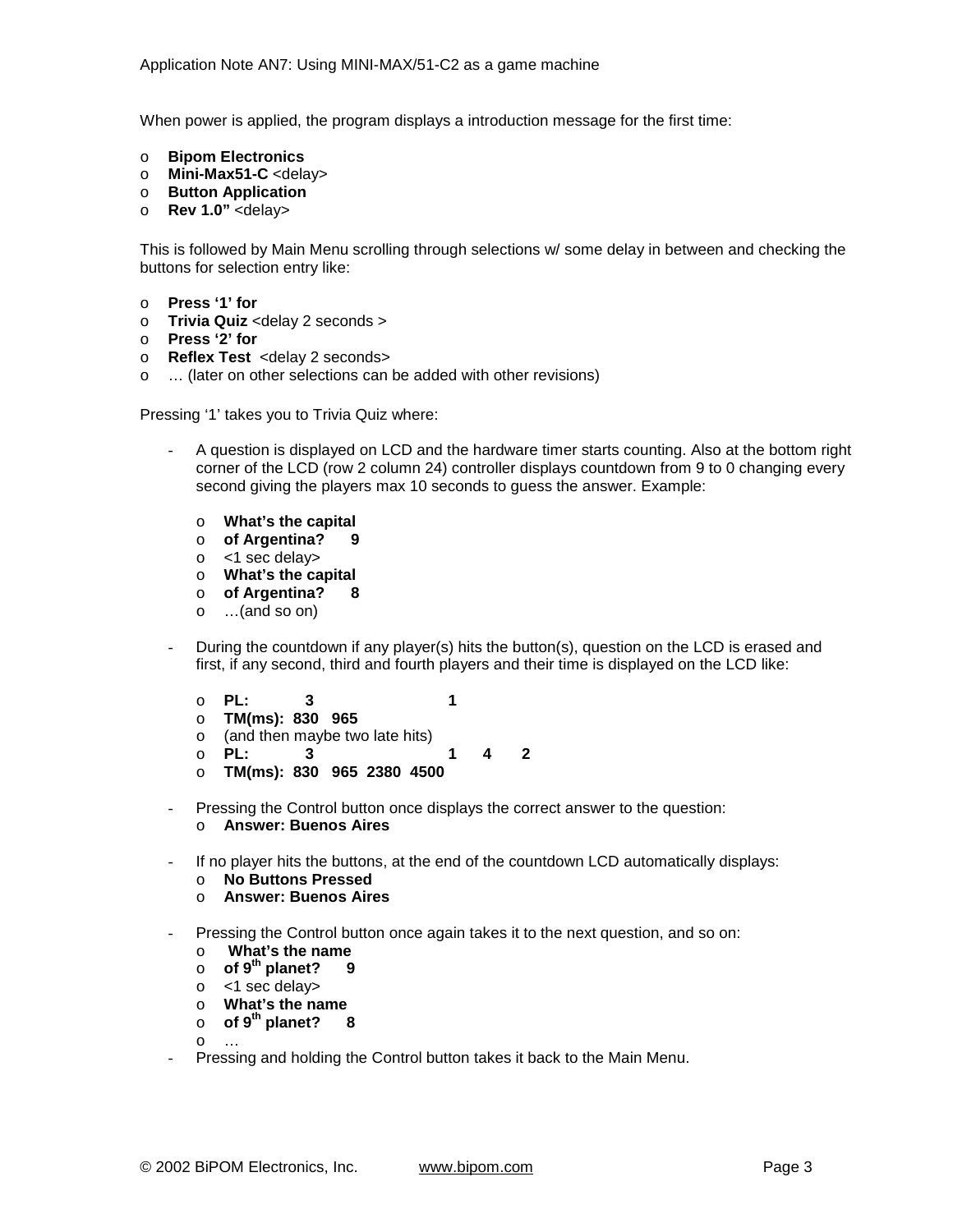Pressing '2' takes you to the Reflex Test where:

- At random time controller displays cursor in the middle of the LCD (OR this can be some word or command like "!!! PRESS NOW!!!") and starts the hardware timer and checks the buttons.

- With the first hit to any button (say #3), LCD displays:

o **WINNER 3 !!!** 

-

o **Reflex Time 022ms** 

- Pressing the Next/((hold)Control button once clears out the LCD and starts Reflex Test one more time at another random time.

- Pressing and holding the Next/(hold)Control button takes it back to the Main Menu.

Pressing '3' and '4' doesn't do anything at the moment, but we can add some other games (like Frogstomp) based on customer requests.